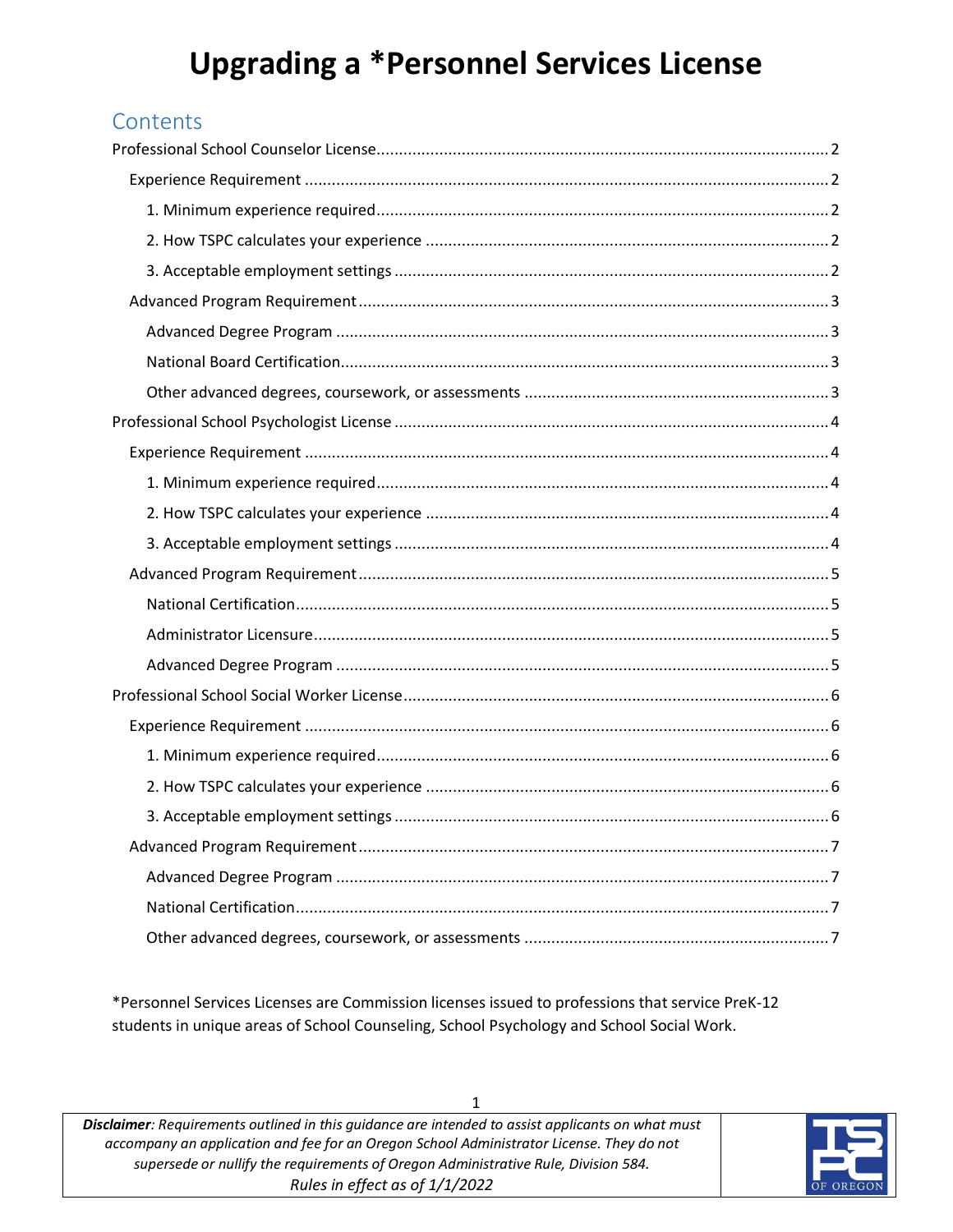# <span id="page-1-0"></span>Professional School Counselor License

The Professional School Counselor License is a license that qualifies its holder to provide school counseling services in prekindergarten through grade 12 Oregon public school districts, education service districts, and charter school assignments. The Professional License signifies that the educator is an experienced school counselor who has successfully demonstrated an advanced level of educator knowledge, skills and dispositions.

The Professional School Counselor License is optional and has **two** separate eligibility requirements:

- 1. Completion of sufficient *School Counseling Experience;* and
- 2. Completion of an *Advanced Program of Study*.

**NOTE:** Continuing PDUs do not count toward meeting either of these requirements. Please go to the "Professional Development Requirements: Continuing PDUs" page for details on completion of Continuing PDUs.

# <span id="page-1-1"></span>Experience Requirement

NOTE: All experience must be verified on a PEER form and experience must be completed while holding a non-provisional license from a National Association of State Directors of Teacher Education and Certification (NASDTEC) jurisdiction;

### <span id="page-1-2"></span>1. Minimum experience required

Four full years of experience in a 1.0 FTE assignment; or

Six full years of experience in a .50 FTE or more assignment.

#### <span id="page-1-3"></span>2. How TSPC calculates your experience

One academic year is considered equal to 135 days within an academic year (July 1 to June 30)

The years of experience do not have to be earned consecutively.

Experience of .49 FTE or less is **not** eligible to meet any experience requirement.

Experience from two or more academic years may **not** be combined to meet the requirements.

### <span id="page-1-4"></span>3. Acceptable employment settings

Public prekindergarten through grade 12 school;

Private, regionally-accredited, prekindergarten through grade 12 school; or

Alternative education, post-secondary or other similar settings closely-related to prekindergarten through grade 12 education. Note that this experience will need to be reviewed by the Director of Licensure.

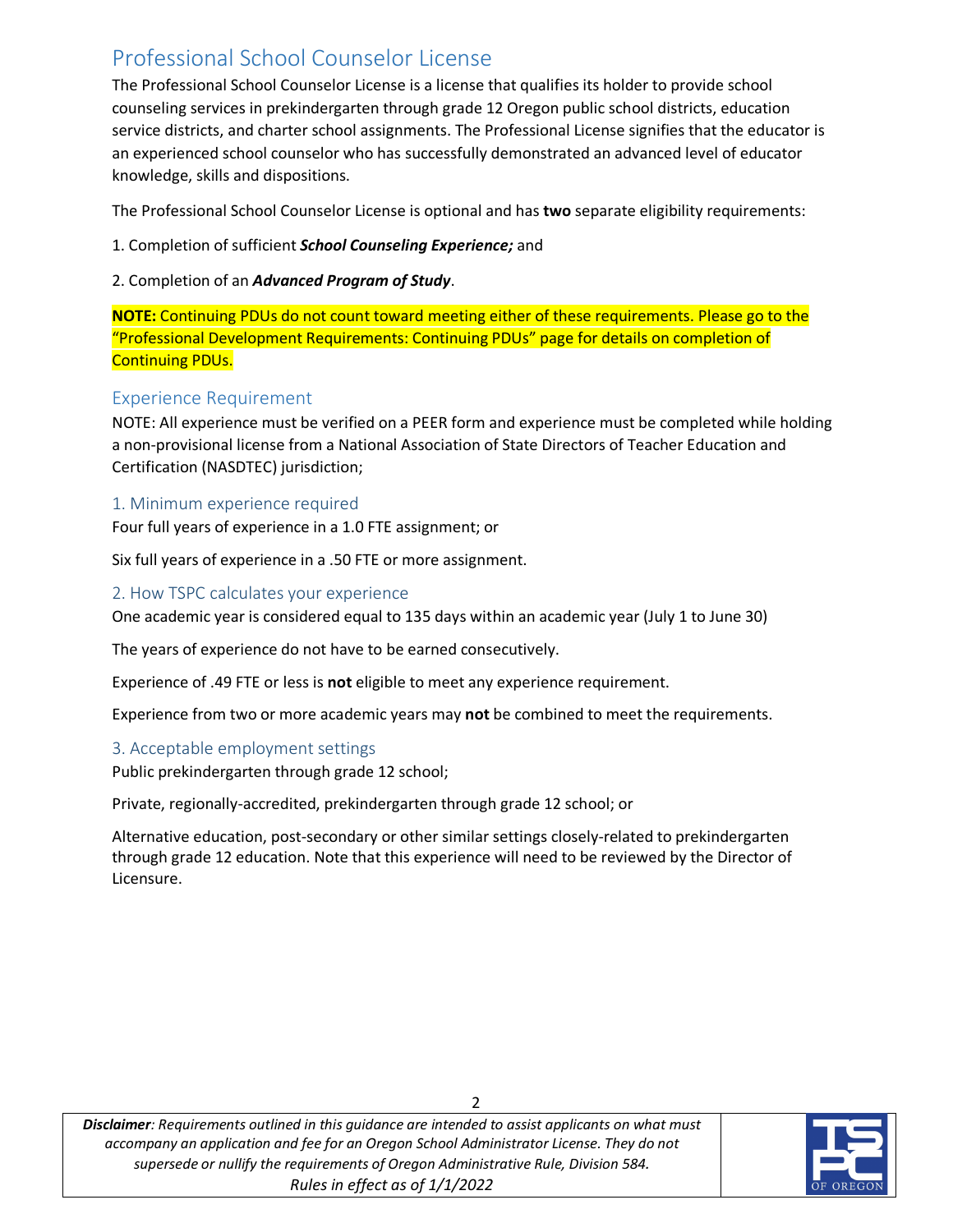# <span id="page-2-0"></span>Advanced Program Requirement

The Advanced Program must have been completed by the applicant *after the date of issuance of their first non-provisional school counselor license* in Oregon or another National Association of State Directors of Teacher Education and Certification (NASDTEC) jurisdiction.

<span id="page-2-3"></span><span id="page-2-2"></span><span id="page-2-1"></span>

| <b>Advanced Program Option</b>                                                                                                                                                                                                                                                                                                                                                      | <b>Document</b>                                                                                                                                                 | <b>How to Submit</b>                                                                                                                                                                                                                                                                                                                                                                                                                                                     |
|-------------------------------------------------------------------------------------------------------------------------------------------------------------------------------------------------------------------------------------------------------------------------------------------------------------------------------------------------------------------------------------|-----------------------------------------------------------------------------------------------------------------------------------------------------------------|--------------------------------------------------------------------------------------------------------------------------------------------------------------------------------------------------------------------------------------------------------------------------------------------------------------------------------------------------------------------------------------------------------------------------------------------------------------------------|
| <b>Advanced Degree Program</b><br>Admission to and completion of an educational specialist or<br>doctoral degree program that is reasonably related to<br>improving the counseling skills of the educator. The program<br>must be from an Approved Institution or foreign equivalent.                                                                                               | Official transcripts                                                                                                                                            | Electronic:<br>$\bullet$<br>tspc.transcripts@tspc.oregon.gov, received<br>directly from the college.<br>Paper: 250 Division St NE, Salem, OR<br>$\bullet$<br>97301. Must be received in a sealed<br>university envelope.<br>NOTE: Transcripts uploaded by the educator or<br>not received in a sealed university envelope<br>cannot be accepted as official                                                                                                              |
| <b>National Board Certification</b>                                                                                                                                                                                                                                                                                                                                                 | Copy of your<br>National Board for<br><b>School Counselors</b><br>(NBCC) or National<br>Board for<br>Professional<br><b>Teaching Standards</b><br>certification | Uploaded to Documents section in<br>$\bullet$<br>eLicensing account; or<br>Email scanned copy to<br>$\bullet$<br>contact.tspc@tspc.oregon.gov; or<br>Mail paper copies to: TSPC 250 Division St<br>$\bullet$<br>NE, Salem, OR 97301                                                                                                                                                                                                                                      |
| Other advanced degrees, coursework, or assessments<br>The degree(s), coursework or assessment(s) must<br>demonstrate competency in the standards and responsibilities<br>of the Professional School Counselor License approved by the<br>Executive Director or the Director of Licensure as provided in<br>OAR 584-200-0100, Waiver of Licensure Requirements by the<br>Commission. | Official transcripts<br><b>Or</b><br>Assessments                                                                                                                | Transcripts:<br>Electronic:<br>$\bullet$<br>tspc.transcripts@tspc.oregon.gov, received<br>directly from the college.<br>Paper: 250 Division St NE, Salem, OR<br>$\bullet$<br>97301. Must be received in a sealed<br>university envelope.<br>NOTE: Transcripts uploaded by the educator or<br>not received in a sealed university envelope<br>cannot be accepted as official;<br>0r<br>Evidence of the skills and competencies<br>$\bullet$<br>measured by the assessment |

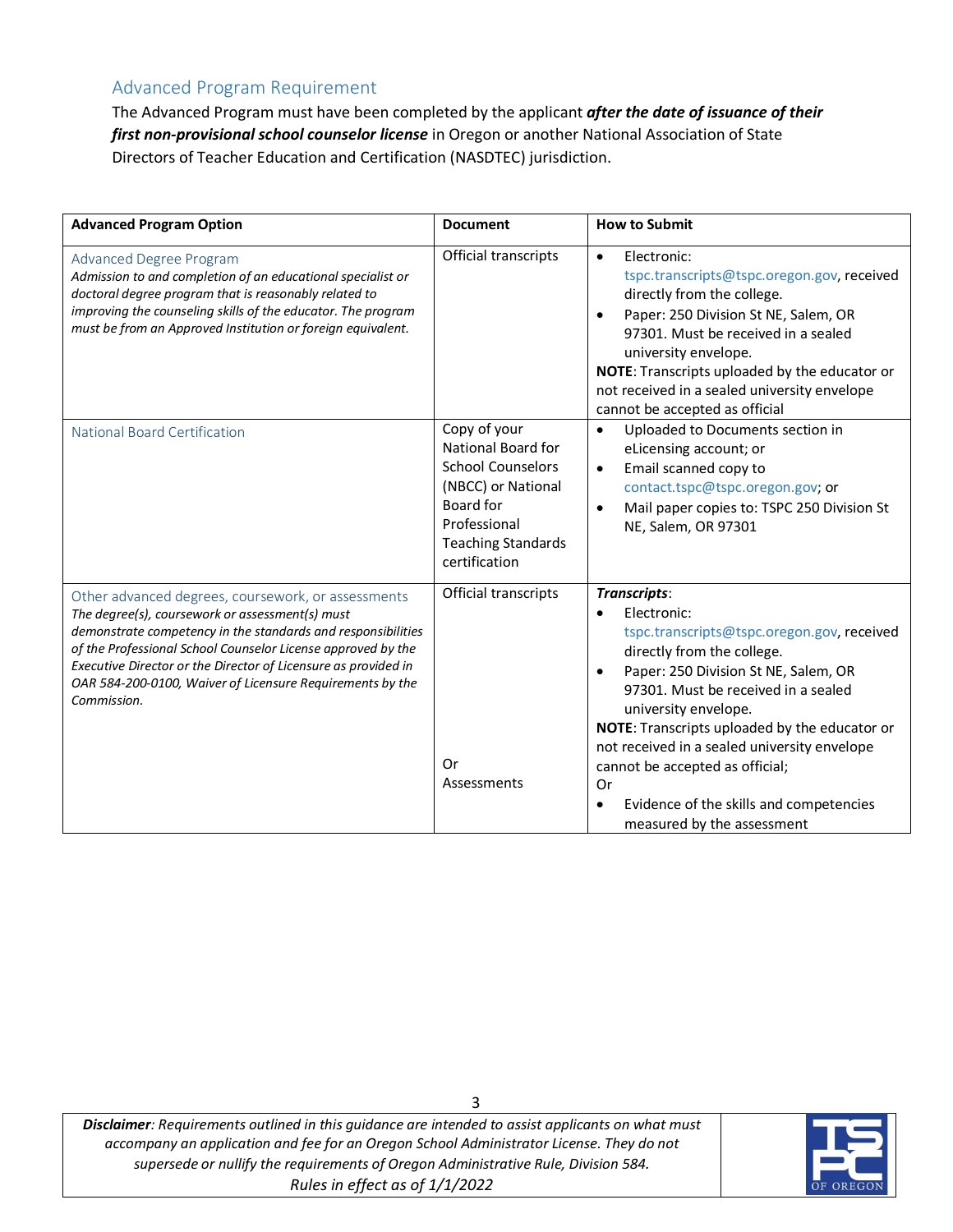# <span id="page-3-0"></span>Professional School Psychologist License

The Professional School Psychologist License is a license that qualifies its holder to provide school psychologist services in prekindergarten through grade 12 Oregon public school districts, education service districts, and charter school assignments. The Professional License signifies that the educator is an experienced school psychologist who has successfully demonstrated an advanced level of educator knowledge, skills and dispositions.

The Professional School Psychologist License is optional and has **two** separate eligibility requirements:

- 1. Completion of sufficient *School Psychologist Experience;* and
- 2. Completion of an *Advanced Program of Study*.

**NOTE:** Continuing PDUs do not count toward meeting either of these requirements. Please go to the "Professional Development Requirements: Continuing PDUs" page for details on completion of Continuing PDUs.

# <span id="page-3-1"></span>Experience Requirement

NOTE: All experience must be verified on a PEER form and experience must be completed while holding a non-provisional license from a National Association of State Directors of Teacher Education and Certification (NASDTEC) jurisdiction;

### <span id="page-3-2"></span>1. Minimum experience required

Four full years of experience in a 1.0 FTE assignment; or

Six full years of experience in a .50 FTE or more assignment.

#### <span id="page-3-3"></span>2. How TSPC calculates your experience

One academic year is considered equal to 135 days within an academic year (July 1 to June 30)

The years of experience do not have to be earned consecutively.

Experience of .49 FTE or less is **not** eligible to meet any experience requirement.

Experience from two or more academic years may **not** be combined to meet the requirements.

### <span id="page-3-4"></span>3. Acceptable employment settings

Public prekindergarten through grade 12 school;

Private, regionally-accredited, prekindergarten through grade 12 school; or

Alternative education, post-secondary or other similar settings closely-related to prekindergarten through grade 12 education. Note that this experience will need to be reviewed by the Director of Licensure.

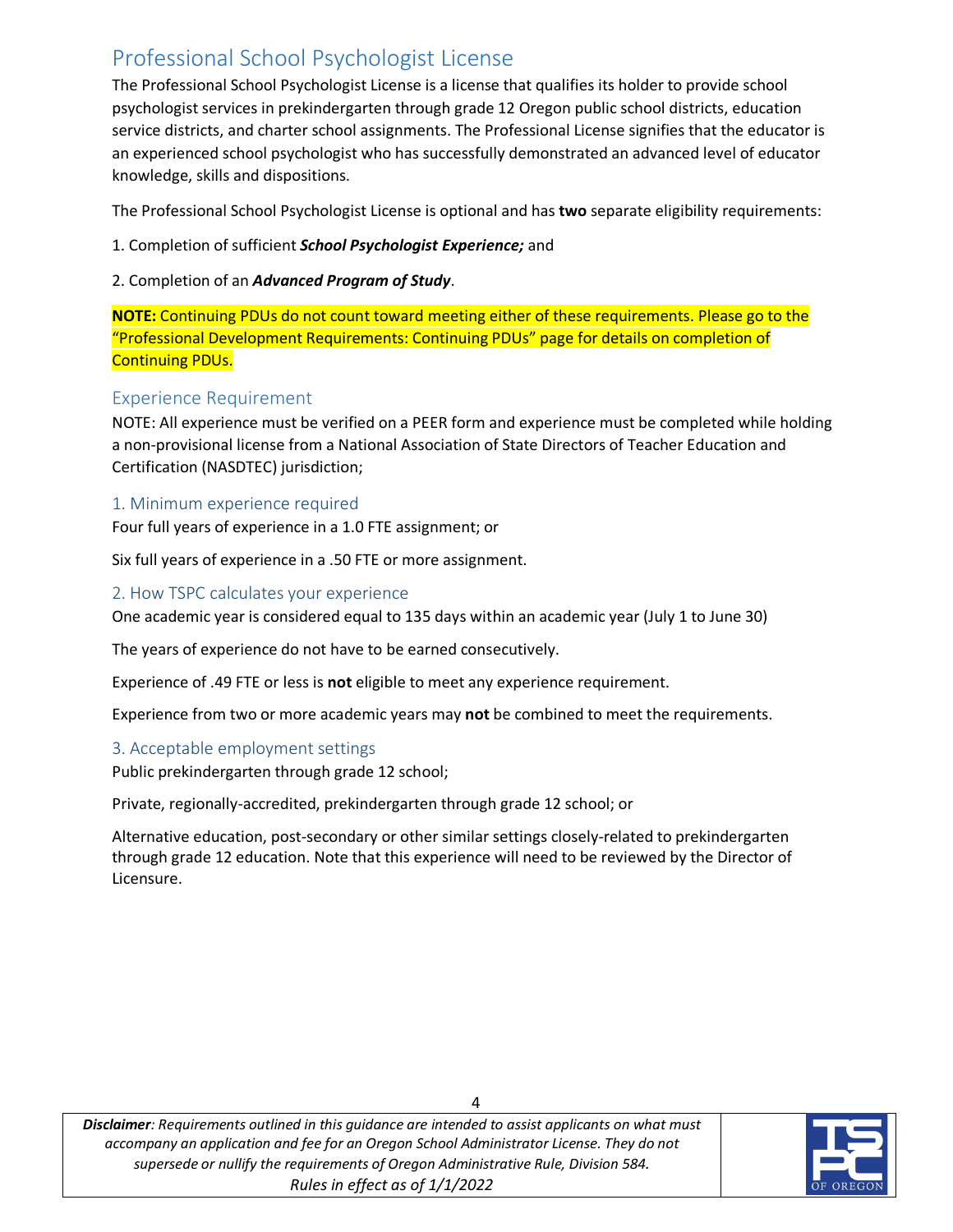# <span id="page-4-0"></span>Advanced Program Requirement

The Advanced Program must have been completed by the applicant *after the date of issuance of their first non-provisional school psychologist license* in Oregon or another National Association of State Directors of Teacher Education and Certification (NASDTEC) jurisdiction.

<span id="page-4-3"></span><span id="page-4-2"></span><span id="page-4-1"></span>

| <b>Advanced Program Option</b>                                                                                                     | <b>Document</b>                                                                                    | <b>How to Submit</b>                                                                                                                                                                                                                                                                                                                                                |
|------------------------------------------------------------------------------------------------------------------------------------|----------------------------------------------------------------------------------------------------|---------------------------------------------------------------------------------------------------------------------------------------------------------------------------------------------------------------------------------------------------------------------------------------------------------------------------------------------------------------------|
| <b>National Certification</b>                                                                                                      | Copy of your current<br><b>National Association</b><br>of School<br>Psychologists<br>certification | $\bullet$<br>Uploaded to Documents section in<br>eLicensing account; or<br>Email scanned copy to<br>$\bullet$<br>contact.tspc@tspc.oregon.gov; or<br>Mail paper copies to: TSPC 250 Division St NE,<br>Salem, OR 97301                                                                                                                                              |
| <b>Administrator Licensure</b><br>Completion of an administrative licensure program for<br>building level leadership               | Evidence of an<br>Oregon Principal<br>License                                                      | TSPC Principal License record in the TSPC<br>$\bullet$<br>database;                                                                                                                                                                                                                                                                                                 |
|                                                                                                                                    | Or                                                                                                 | Or                                                                                                                                                                                                                                                                                                                                                                  |
|                                                                                                                                    | An equivalent<br>administrator license<br>from another<br>NASDTEC jurisdiction<br>(state)          | Uploaded to Documents section in<br>$\bullet$<br>eLicensing account; or<br>Email scanned copy to<br>$\bullet$<br>contact.tspc@tspc.oregon.gov; or<br>Mail paper copies to: TSPC 250 Division St NE,<br>Salem, OR 97301                                                                                                                                              |
| <b>Advanced Degree Program</b><br>Admission to and completion of a doctoral degree in school,<br>clinical or counseling psychology | Official transcripts                                                                               | Electronic: tspc.transcripts@oregon.gov,<br>$\bullet$<br>received directly from the college.<br>Paper: 250 Division St NE, Salem, OR<br>$\bullet$<br>97301. Must be received in a sealed<br>university envelope.<br>NOTE: Transcripts uploaded by the<br>$\bullet$<br>educator or not received in a sealed<br>university envelope cannot be accepted as<br>official |

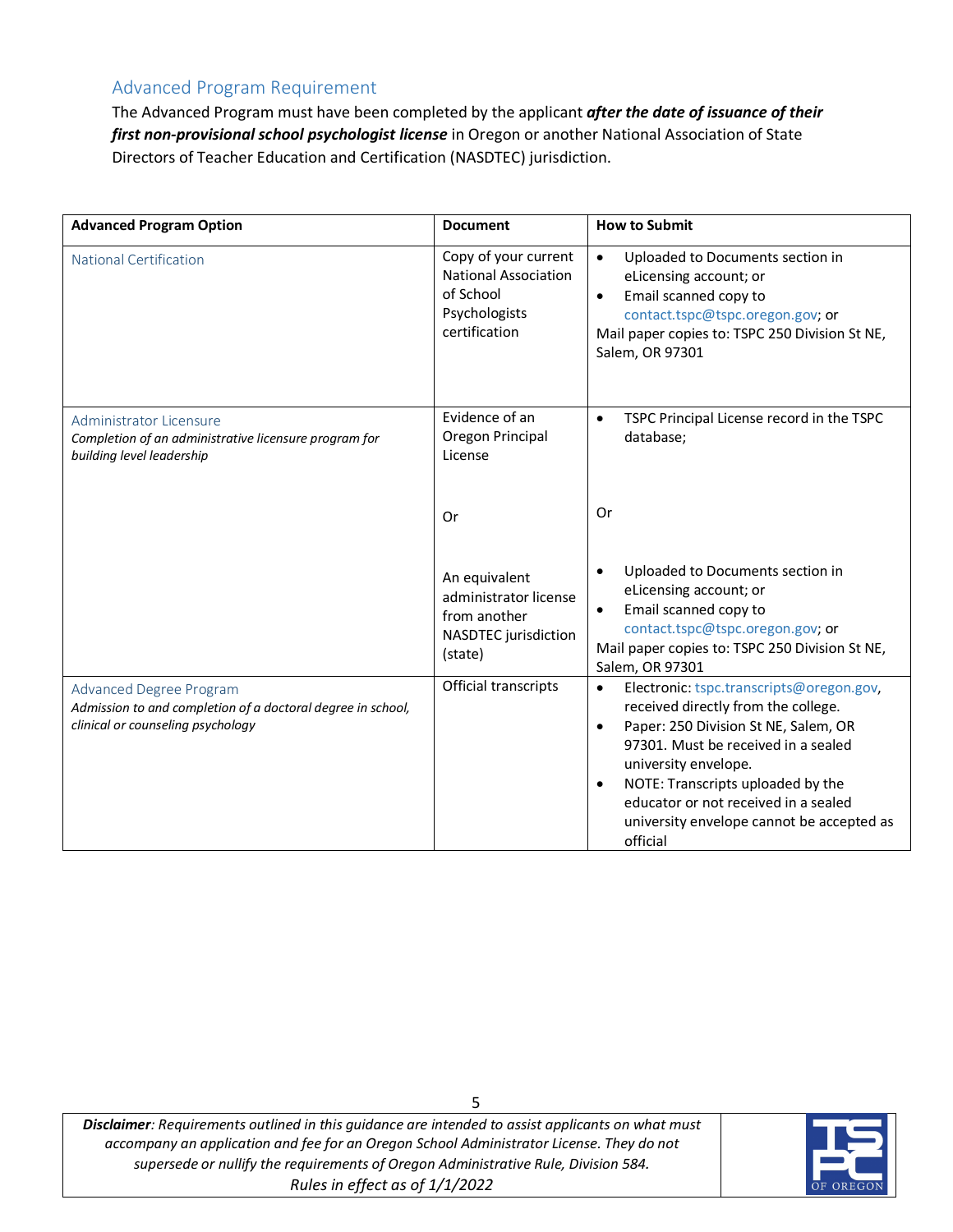# <span id="page-5-0"></span>Professional School Social Worker License

The Professional School Social Worker License is a license that qualifies its holder to provide counseling support services in prekindergarten through grade 12 Oregon public school districts, education service districts, and charter school assignments. The Professional License signifies that the educator is an experienced school social worker who has successfully demonstrated an advanced level of educator knowledge, skills and dispositions.

The Professional School Counselor License is optional and has **two** separate eligibility requirements:

1. Completion of sufficient *School Social Worker Experience;* and

#### 2. Completion of an *Advanced Program of Study*.

**NOTE:** Continuing PDUs do not count toward meeting either of these requirements. Please go to the "Professional Development Requirements: Continuing PDUs" page for details on completion of Continuing PDUs.

#### <span id="page-5-1"></span>Experience Requirement

NOTE: All experience must be verified on a PEER form and experience must be completed while holding a non-provisional license from a National Association of State Directors of Teacher Education and Certification (NASDTEC) jurisdiction;

#### <span id="page-5-2"></span>1. Minimum experience required

Four full of years experience in a 1.0 FTE assignment; or

Six full years of experience in a .50 FTE or more assignment.

#### <span id="page-5-3"></span>2. How TSPC calculates your experience

One academic year is considered equal to 135 days within an academic year (July 1 to June 30)

The years of experience do not have to be earned consecutively.

Experience of .49 FTE or less is **not** eligible to meet any teaching experience requirement.

Experience from two or more academic years may **not** be combined to meet the teaching requirements.

#### <span id="page-5-4"></span>3. Acceptable employment settings

Public prekindergarten through grade 12 school;

Private, regionally-accredited, prekindergarten through grade 12 school; or

Alternative education, post-secondary or other similar settings closely-related to prekindergarten through grade 12 education. Note that this experience will need to be reviewed by the Director of Licensure.